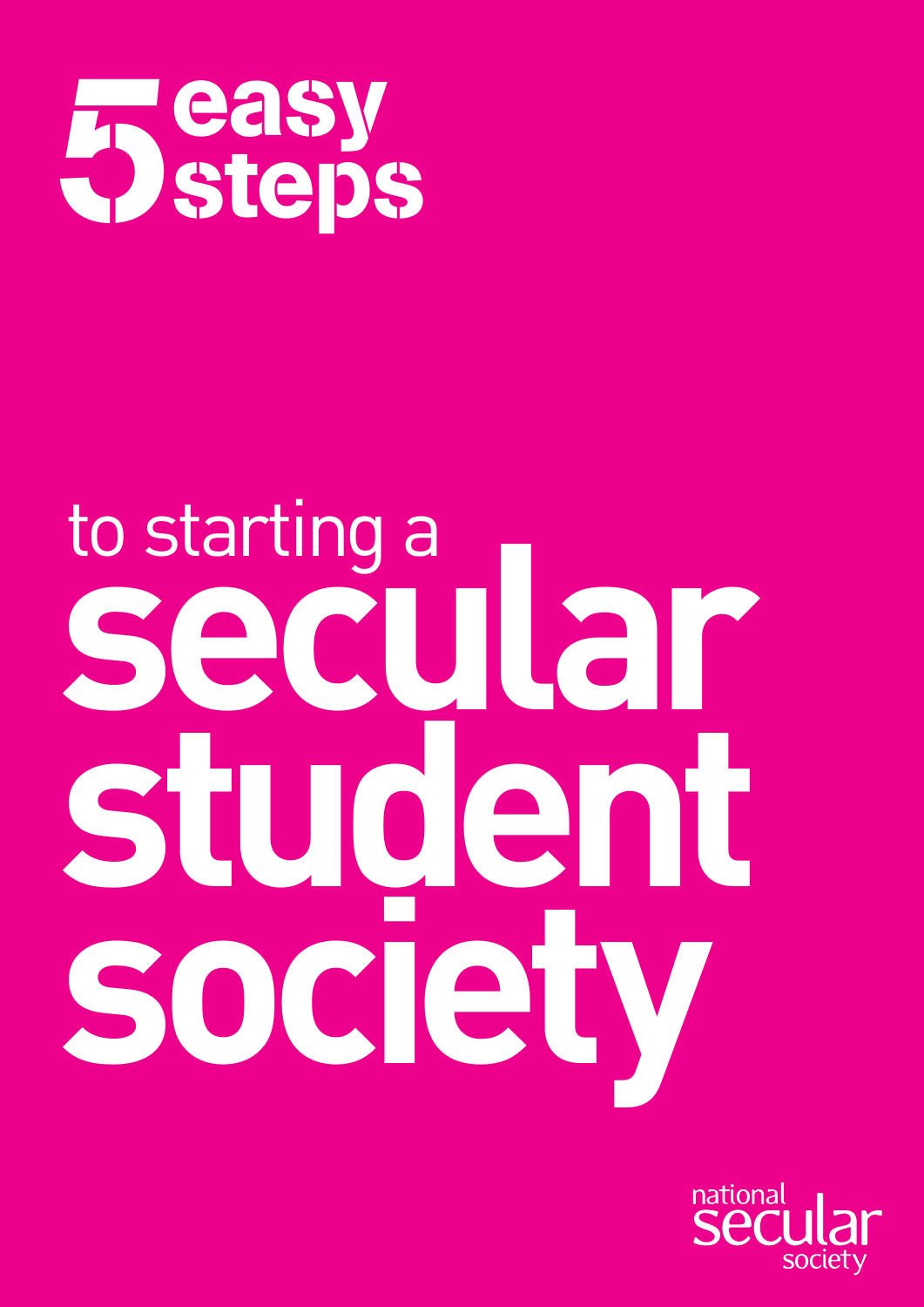# **Starting your own society at university can seem daunting.**

# **But it's easier than you think.**

The exact details of how to start your society will vary from one place to another but there are common elements to all of them.This 5-step plan will help you set up and run a successful Secular Society.

And if you do run into any problems, the National Secular Society is here to help.You can email us at: **admin@secularism.org.uk** or call us on **020 7404 3126** 10am-5pm Monday to Friday.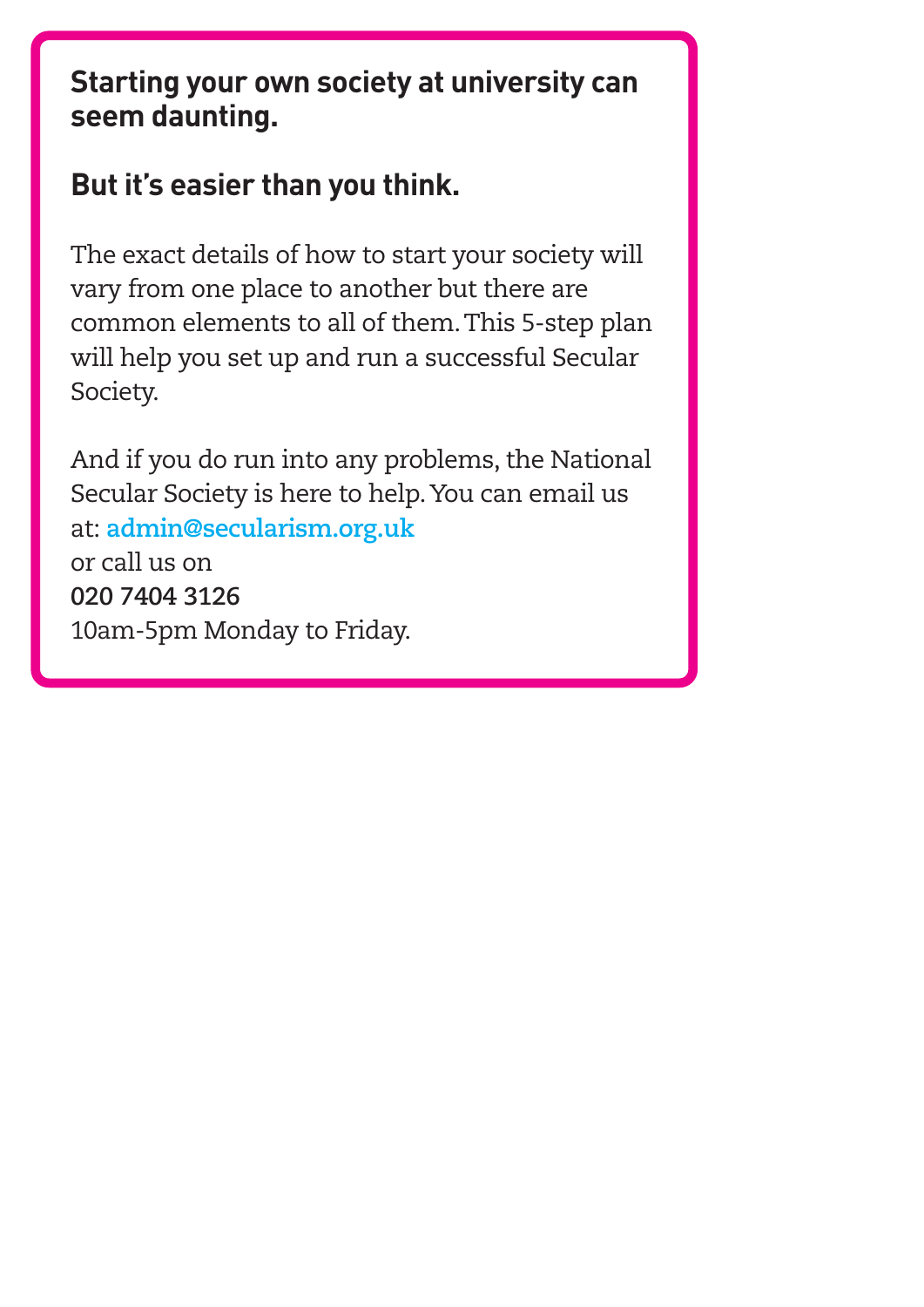# **step1 OFFICIAL BUSINESS**

# **Officers**

You'll need three officers to organise and run your society:

- 1. **President/Chair:** to run meetings, co-ordinate planning and generally head up the society. He or she will be the public face of the society.
- 2. **Finance Officer/Treasurer:** He or she will set up the society bank account, collect membership fees and donations, keep an eye on the budget and pay for events (and hopefully bank the profits after).They will also need to fill out the income/ expenditure spreadsheet and report the club's financial activities over the year to the Student Union (See Appendix A).

You need to agree in advance what the signatory arrangements are on the bank account, usually any two of the officers, certainly for large amounts. Ask your union officials for advice on how to maximise funding and about grants from the university

3. **Secretary:** Your society's administrator. The Secretary makes agendas and records the minutes of your meetings.They keep members informed of what is going on and can also be responsible for setting up and running the mailing list.

There are other people you can involve, for example webmaster, publicity officer, social secretary and membership secretary (who would deal with the mailing list/database). Some people may turn up to every meeting and be a reliable volunteer but not want to be an officer so if you have specific tasks, you can delegate to them.

In order to make sure your meetings run smoothly, it's a good idea to have separate, regular committee meetings with the officers and key volunteers.The secretary should set the agenda and take minutes at these meetings. Appendix B has a sample agenda.

## **Naming your Group**

Try to pick a name that sums up who you are and what you intend to do.You may be a secular group, an atheist group or a secular atheist humanist action group, for example. Check that no other group in college has the same initials. Design a logo and make sure you get permission for any images you use. For legal reasons, you can't use the NSS logo but we do have specially designed student ones that you can use. Brand everything you do to make your presence felt – leaflets, posters,T-shirts, banners, website, Facebook and so on.

# **The Constitution**

This is the document that will determine what your group is and what it intends to do. It can be changed as you go along but it's a good idea to have something set out from the start. Many universities have minimum constitution requirements in order for a group to be ratified; these include things like holding an AGM and keeping financial records. It should also name your officers and contain rules on how you will run your elections. Before you embark on drawing it up, check with your Union to see what's needed.

# **AGM**

This is the main meeting of your society, held once a year. It's when you elect officers, review your aims and objectives and get feedback from members.

**Make your society's presence felt with leaflets, posters,T-shirts, banners, website, Facebook…**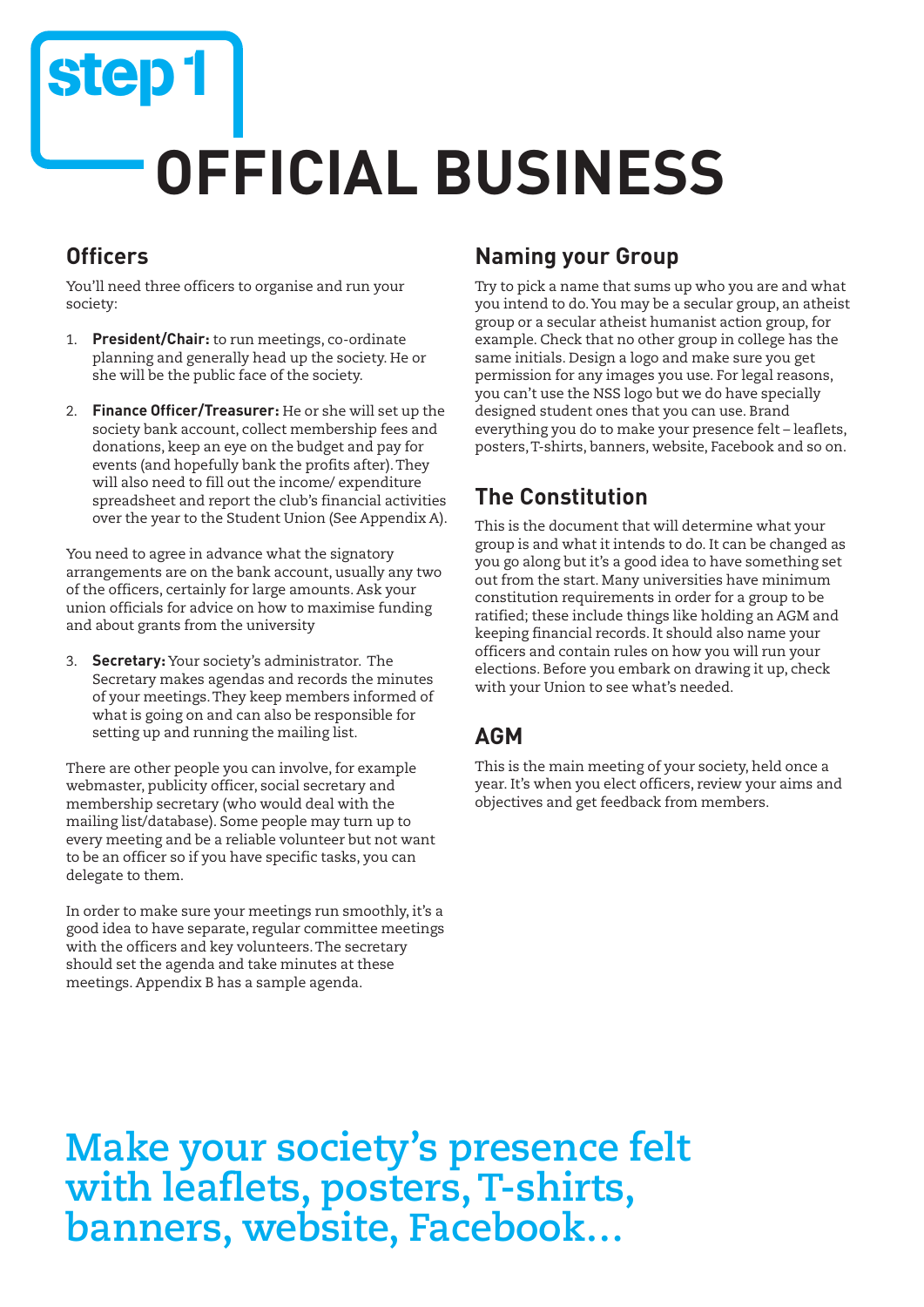# **step2 RECRUITING MEMBERS**

Most universities require a minimum membership of a club or society. Find out from your student union how many it is at your university.

A membership and mailing list lets you build up a network of supporters and helps you spread the word when you're running a campaign or planning an event. It's important to keep this up to date. It's best to have a pre-printed sign-up sheet when you're out recruiting. Make sure that people's email address is legible!

You need to decide if you are going to charge for membership. It can put off potential new members but if your events are cheaper for members than nonmembers, then there will be a tangible benefit. Also, if people pay an annual membership, they have made an investment which should keep them coming back. As an added incentive, you could give them a badge, for example.

You can also join the NSS for the student rate of £9 a year or affiliate your group for £29 a year.

There are several good ways to sign people up:

# **Freshers Fair**

Having a stall at Freshers Fair is by far the most effective way of recruiting.The Student Union will usually provide you with a table on request. Set up your table with sign-up sheets, flyers and posters. Put up a sign with the name of your Society above the stall.You can get free flyers and posters from the NSS if you contact the office, as well as copies of our magazine, the Bulletin. Get the officers to staff the stall, hand out literature, and talk to people.Whatever you do, don't sit behind the table waiting for them to come to you! Stand up, be active and easy to approach.

One way to attract attention at Freshers Fair is to give out the NSS Certificate of Debaptism. Have a big poster saying Get De-baptised Here, and give out the certificates as members sign up.

# **Campus sign-up**

Another way of getting members, if you've missed Freshers Fair for example, is to do sign-ups on campus. Go with a clipboard and sign-up sheets to somewhere you know there'll be people, and attract attention to your society. Or contact existing societies where there may be like-minded people. For example, philosophy. political or scientific societies.

*"Do you think people should get special treatment from the Government because they're religious?"*

*"Do you think religions can be a problem if they try to force people to act in a certain way?"*

*"Do you think children should be labelled with the religion of their parents?"*

Most reasonable people will give the right answer to these questions.Tell them that's what you're campaigning for, and ask them to sign up.

# **Notice boards**

You could put sign-up sheets on college notice boards along walk-ways and in departments. If they're bold enough, or have a poster for your society above them, they might get some attention.This is a very workintensive way of getting sign-ups, but it can pay dividends if you keep plugging away.

# **Flyers**

Flyers setting out your aims and core principles like the one in Appendix C are a good way to raise your profile and bring in new members. Alternatively, you can make single issue flyers or leaflets dealing with an issue relevant to your college or society at large – for example, religion and sex, faith schools or freedom of expression.

Once you've got the requisite number of members signed up, and hopefully many more than you need, you can fill in your contact list and notify the Student Union of your membership.

# **Keeping in touch with members**

Once you've got people interested, you can keep their interest by sending out a weekly or fortnightly newsletter.This could contain news of events, issues on campus, news stories (which you can get from the NSS website What the Papers Say section to save time).You can also sign people up to Newsline, our free weekly email newsletter, on our website. www.secularism.org.uk/newsline.html

Set up a Facebook page for your group. Not only is this a good way to publicize events, it creates a sense of community.The Friends of the National Secular Society page on Facebook is there to let you share ideas with other student groups, publicize your events, talk about any problems and generally compare notes.

Trying asking questions like: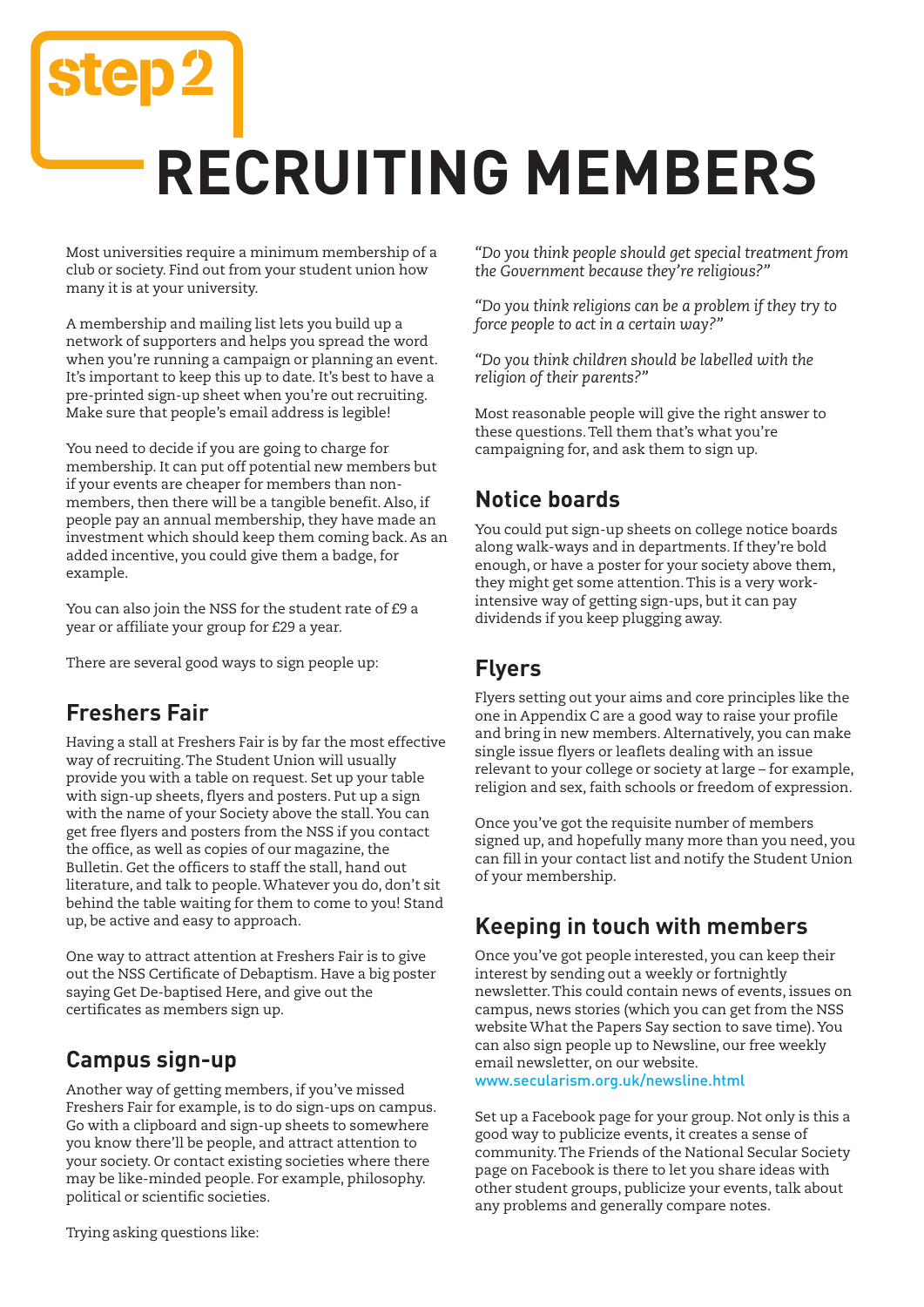

# **Your first meeting**

This is where you lay out your wares to new and potential members.

- Introduce the group, its purpose and your plans for the coming term and year.
- Introduce the officers.
- talk about the movement your group is part of what is secularism?
- Ask for feedback from everyone there.

It's important at every meeting to make newcomers feel welcome so you could have a designated meeter and greeter.This serves two purposes; it makes someone feel like part of the community and also gives you a chance to get their details for your mailing list.

## **Events**

Check out the cost of room hire, stationery, buying badges, posters and other necessities. Generally, oncampus room hire will be free, but it's worth checking – ask a Union rep about this. Printing may cost as little as 1p per sheet of A4 but if you are doing a lot of flyers or event publicity, this can mount up. Stationery costs will include things like postage and packaging.

Remember to keep good control of events, especially the AGM. Always make sure events have at least 2 officers involved, and one chairing.

You might want to think about event timing. For example, some Universities have Wednesday as a halfday – events on Wednesday evening are typically poorly attended at these Universities, because students have gone off campus.

If you need material to hand out at meetings to explain secularism or advertise the NSS – feel free to ask us – we're more than happy to help.

If you have decided to charge for membership, or are charging for an event, make sure you have a cash box and a float near the door – and someone to take charge of it, either theTreasurer or a designated volunteer.

If you are going to buy badges etc from the NSS to re-sell then you will need some capital to cover the initial outlay. Decide how much you are going to charge for items.You will have to cover your costs without making items so expensive it puts people off buying them.

The two main expenses will probably be speakers and events.You will normally need to offer speakers travel expenses (if you are lucky, they will turn them down, especially if they are from a large organisation).

Event costs will be mostly for drinks and food.Try doing a rough estimate per head to give you some idea.

# **Some Ideas for Events**

#### **Grill an Atheist/Secularist**

This one has proven really popular in the past. It involves setting up a panel and fielding questions on Secularism and/or Atheism. It gets people involved and it's non-confrontational, despite the name.

#### **Speakers**

It's always useful to hold a lecture on secularism, or a secular issue. People are sometimes confused about what being secular is – what it stands for.The NSS may be able to provide speakers in your area.

Or you could ask professors and staff at your University to talk about what they do. Part of secularism is the promotion of science and rationalism. Learning the basics of, for example, evolution or Big Bang theory may help you in debates. A talk on logic and spotting the flaws in people's arguments could stand you in good stead too.Try biology, zoology, physics, anthropology, philosophy, law, politics and theology.

Some of your members may also prove to be good speakers.

If you book a speaker, don't forget to confirm the week before that they are still available. It's a good idea to get a landline and mobile number from them as well as an email address. Some organisers even call the night before or morning of the meeting. If the speaker needs someone to meet them from a station, make sure that

# **A membership and mailing list lets you build up a network of supporters and helps you spread the word.**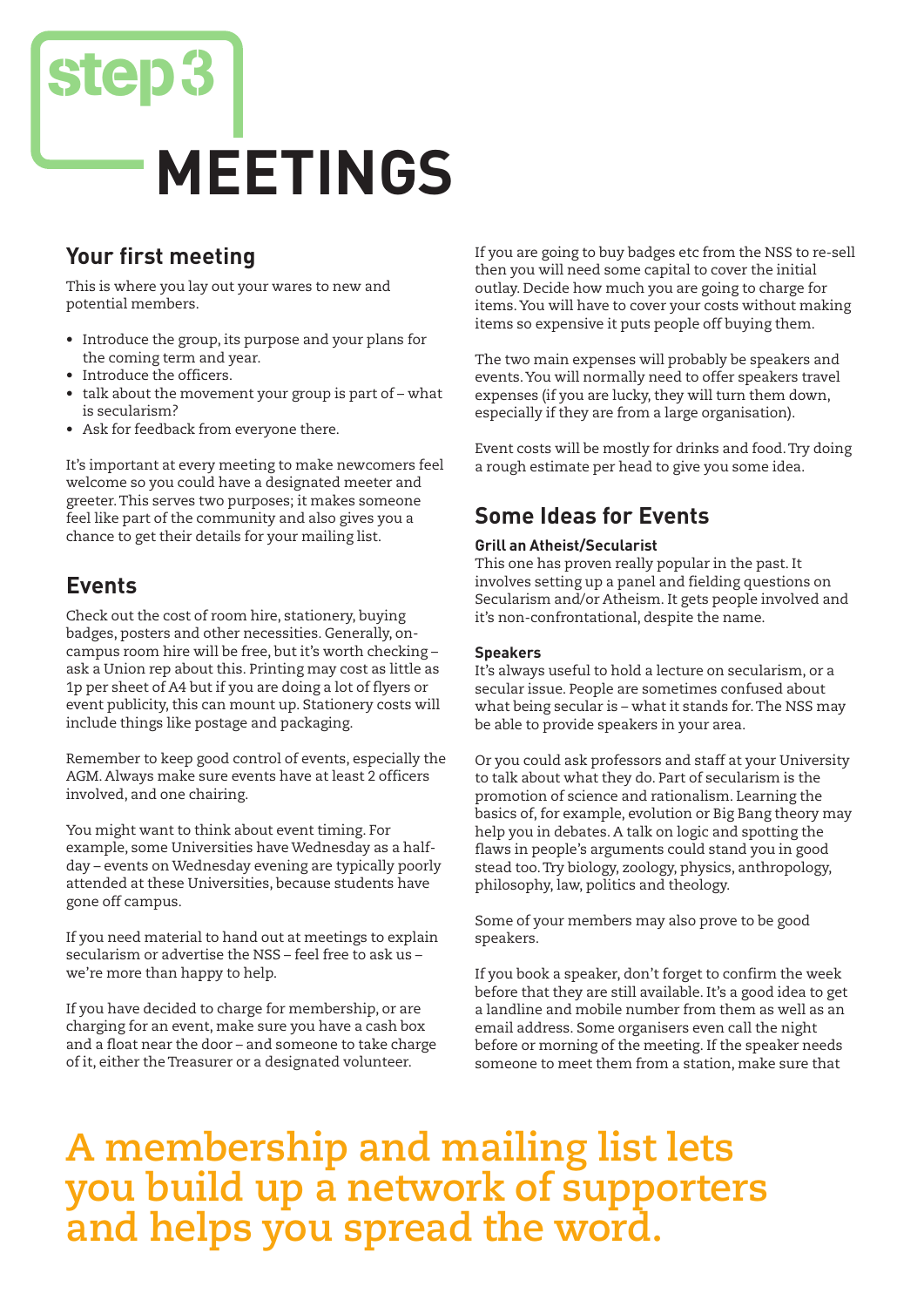# **For less formal debates all you need is someone to chair them and keep order, then everyone can join in.**

person knows exactly when to be there and how to identify the speaker. It's a good idea to write and thank speakers too.This is likely to make them more willing to come again.

#### **Joint events**

Contact your college's religious groups, philosophy, biology, anthropology and political societies, women's groups, LGBT groups and law groups. Joint events mean that costs are shared both for the event and for publicity - and they're a good way of meeting new people and getting to grips with different points of view.

#### **Debates**

Subjects you could debate include:

- Women's reproductive rights: Abortion, contraception, HPV vaccine, right to referral if doctor/pharmacist has conscientious objection.
- Gay rights: threatened by religion, e.g. exemptions from equality legislation.
- Medical ethics: euthanasia, stem cell research
- AIDS: condoms, abstinence, religious charities who only give money to abstinence-promoting groups.
- Education: faith schools funded by tax payers, compulsory worship, RE, the teaching of creationism, problems for social cohesion in single faith schools.
- Freedom of expression religious attempts to stifle debate, attacks on the arts, self-censorship through fear, defamation of religion, Human Rights protect individuals, not organisations/ideas.
- Separation of Church and State: What does it mean? To everyone's advantage, guarantees religious freedom, not an attack on religion. Example of USA.
- Islamophobia Does criticism of a belief does equal racism?

Most Universities have a debating society – you could join, or get in touch with the officers with ideas for debates. For less formal debates all you need is someone to chair them and keep order, then everyone can join in.

Whatever the structure of your debate, it's unlikely that anyone there will change their mind on the night but it's important for people to hear all sides of an argument and to meet people from different groups. Someone from a religious group may never have been exposed to atheists en masse before, for example.

#### **Film shows**

These are a good way to bring in members and nonmembers. Most universities will let you use a lecture room and their projector.You can show movies and documentaries then have a discussion of the issues raised.

#### **Social Events**

These are a good way of getting to know people, and might be a great idea to kick-off your society for the year. Cheap drink and snacks are always a good puller.

#### **Other Society's Events**

Religious societies hold lots of lectures and talks and such like – why don't you let your membership know about them – and make sure a secular voice is heard? Spread the word by going to relevant talks in philosophy, law or science societies too.

#### **Days Out**

As well as meeting-based events, there are trips out like a visit to a museum or exhibition, marches, rallies and other local events where you can hand out leaflets, carry banners or run a stall.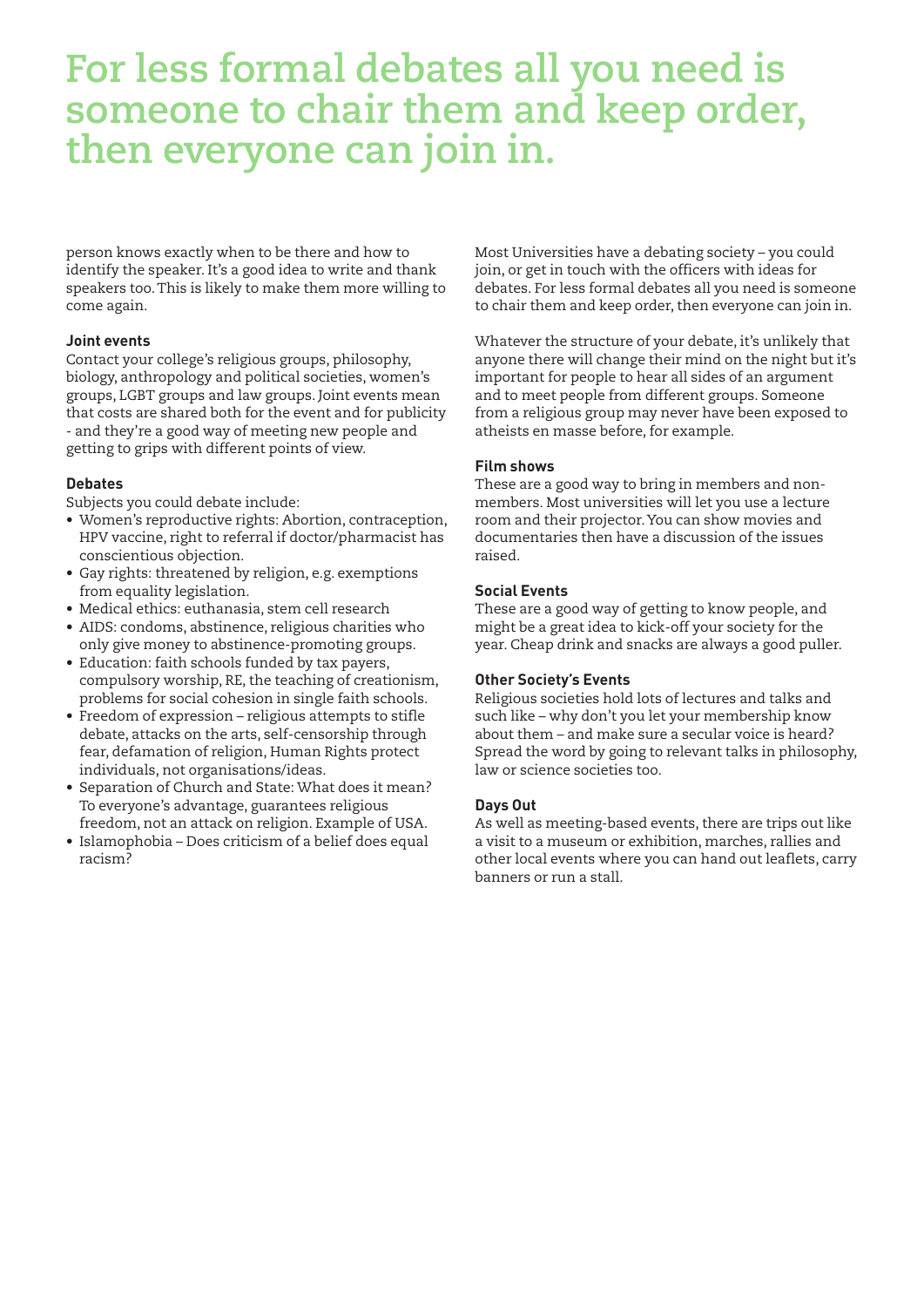# **step4 SPREAD THE WORD**

Growing your membership is such an important aim, to make sure the secular message gets heard by as many people as possible. It pays to advertise.

# **Posters for each event**

Your Union will probably have cheap design and printing facilities for posters and flyers – use them to full effect when holding an event. Be bold and controversial in your advertising – but within University rules.

# **Flyers**

Flyers setting out your aims and core principles like the one in Appendix C are a good way to raise your profile and bring in new members. Alternatively, you can make single issue flyers or leaflets dealing with an issue relevant to your college or society at large – for example, religion and sex, faith schools or freedom of expression.

# **Write to your college newspaper**

Your college newspaper will have a far higher readership than your email list, or a poster campaign. It's also much less effort to get something printed there. They'll probably charge for advertising space – but letter-writing on topical secular issues at University is free of charge. Make sure you encourage your members and officers to do so.

### **Respond to secular issues in your university**

Responding to student issues is important. For example – extremism or freedom of expression on campus is a big issue in the press. Use the above methods to get your message heard about these sorts of issues. If something is becoming a major issue, you could even hold an event to talk about it, or highlight it.

### **Respond to secular issues in your area**

If there is something happening in your area – a new faith school being built, the local bishop saying something contentious, a play on a controversial subject for example, you could write to the local paper, organise a demo, hand out leaflets in the shopping centre and so on.

### **Always be ready to sign up new members**

At every event you hold, take a sign-up sheet and a pen. The more members you have, the more your funding and influence is likely to increase, and the better attended your events will be. Even when you're writing letters to your college newspaper, remember to include your society's email address or contact details so that people can get in touch with you if they sympathise with your views – or even if they don't.

# **Get involved in the community**

Help publicize blood-donor events, volunteer at a local soup kitchen for homeless people or, if you're in the right area, get involved with Camp Quest. Religious groups are always publicizing their charitable works.

# **Tell us about your group**

Affiliate your group to the NSS and we'll add your group contact details to our affiliated group's page. Send us photos and reports of events and we'll post them on our website.

# **Go national and international**

The AHS is an umbrella organisation for secular students where you can share ideas and get involved in bigger campaigns.

www.ahsstudents.org.uk

There is also the Secular Student Alliance in America who can be a good source of ideas and support. www.secularstudents.org

**The more members you have, the more your funding and influence is likely to increase.**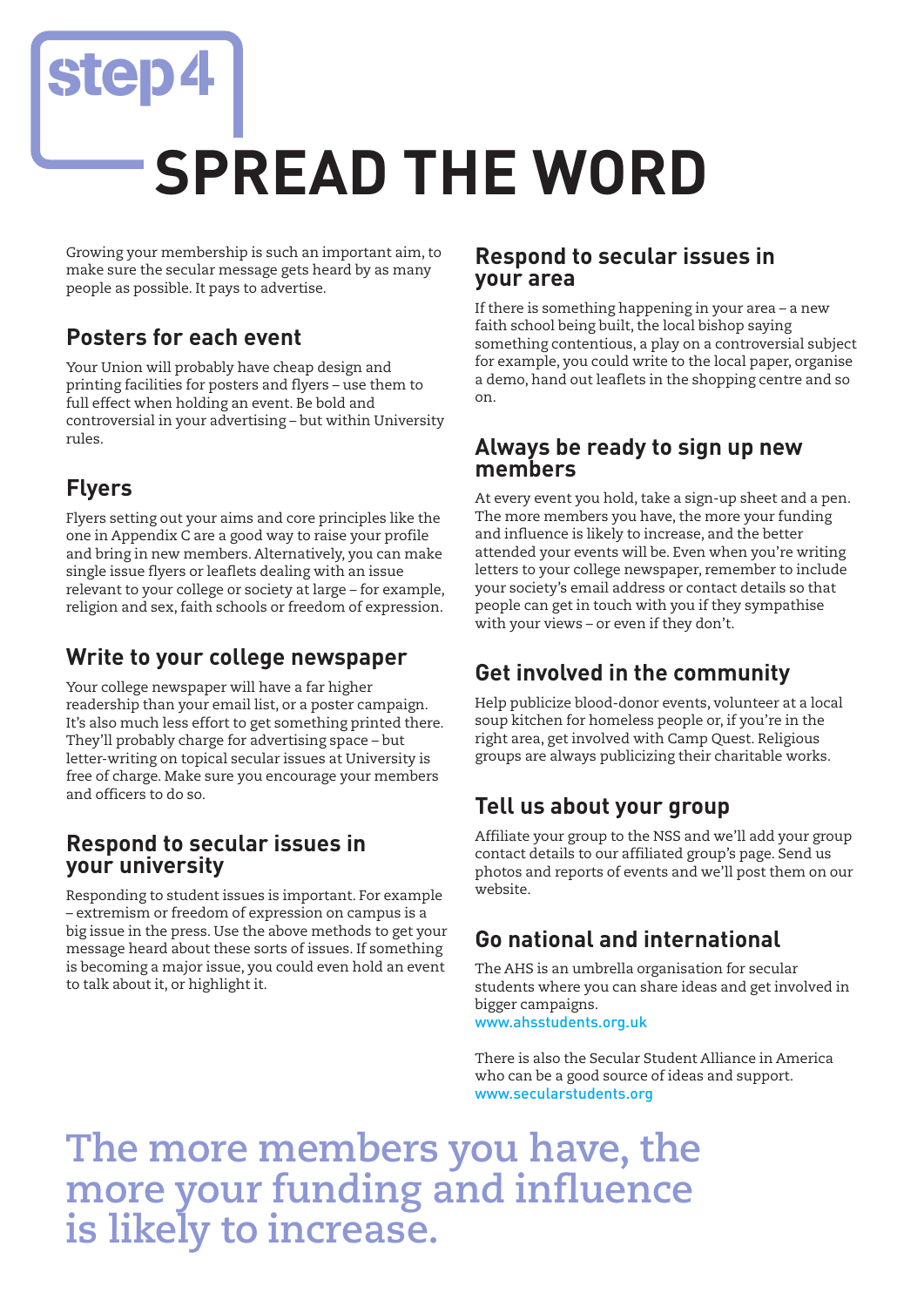# **step PLAN AHEAD**

A lot of societies start with great energy and purpose but once the first set of officers leaves, they run out of energy.You can avoid this by making sure you elect replacements (and hold your AGM) well before the end of the summer term so that the existing officers have time to hand over the reins and make sure that everyone knows who will be running the group the following year.

Always be on the look-out for your own successor, encourage them to volunteer and attend meetings, and teach them how to do your job. If only one person in

your group knows how to do something and they are ill or leave college, then you're stuck. Share information and knowledge to avoid this.

The National Secular Society will be able to help you at every stage – it gets easier and more successful every year you do it. Feel free to contact us with any questions, or if you have any suggestions to how to improve this guide.

And good luck, your efforts are much appreciated; you're doing a hugely important job!

**Running a Student Secular Society gets easier and more successful every year you do it.The NSS will be able to help you at every stage.**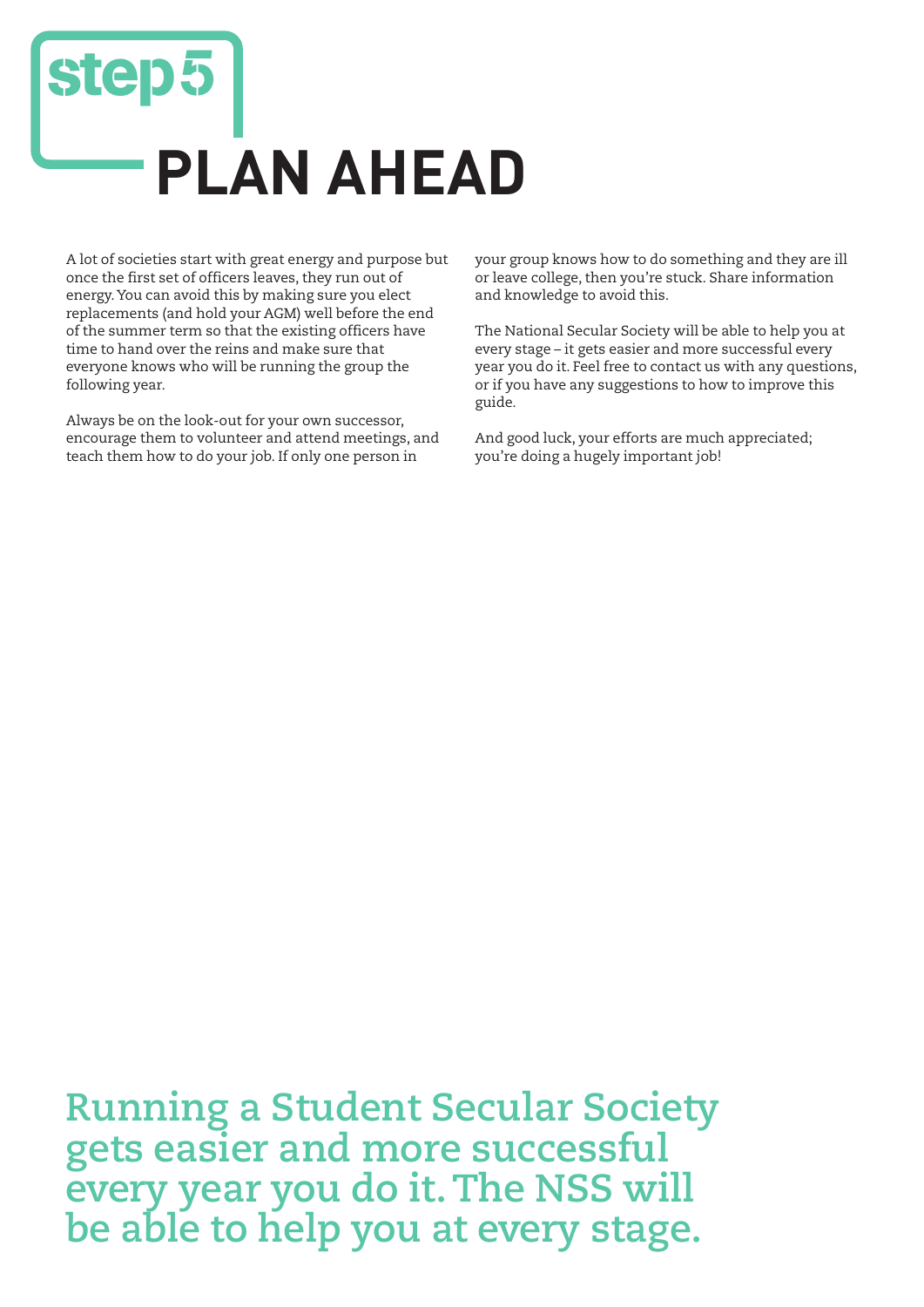# **Appendix A SAMPLE SPREADSHEET**

|                    | <b>SAMPLE SHEET</b>    |                                                                                                                                                                                                                                                                                                                       |          |       |  |  |  |  |
|--------------------|------------------------|-----------------------------------------------------------------------------------------------------------------------------------------------------------------------------------------------------------------------------------------------------------------------------------------------------------------------|----------|-------|--|--|--|--|
|                    |                        |                                                                                                                                                                                                                                                                                                                       |          |       |  |  |  |  |
| <b>EXPENDITURE</b> |                        |                                                                                                                                                                                                                                                                                                                       |          |       |  |  |  |  |
| <b>Date</b>        | Receipt Number         | l te m                                                                                                                                                                                                                                                                                                                | Cost     |       |  |  |  |  |
| $04-Oct$           |                        | 1 Stationery                                                                                                                                                                                                                                                                                                          | £        | 9.99  |  |  |  |  |
| $07-Oct$           |                        | 2 Printing leaflets                                                                                                                                                                                                                                                                                                   | £        | 40.50 |  |  |  |  |
| 14-Oct             |                        | 3 Badges                                                                                                                                                                                                                                                                                                              | £        | 15.75 |  |  |  |  |
| $27-Oct$           |                        | 4 Stamps                                                                                                                                                                                                                                                                                                              | £        | 5.45  |  |  |  |  |
|                    |                        | <b>Month Total</b>                                                                                                                                                                                                                                                                                                    | £        | 71.69 |  |  |  |  |
| 03-Nov             |                        | 1 Poster printing                                                                                                                                                                                                                                                                                                     | £        | 20.00 |  |  |  |  |
| 08-Nov             |                        | 2 Room hire                                                                                                                                                                                                                                                                                                           | £        | 25.00 |  |  |  |  |
| 11-Nov             |                        | 3 Speaker's expenses                                                                                                                                                                                                                                                                                                  | £        | 35.00 |  |  |  |  |
| 22-Nov             |                        | 4 Drinks for social event                                                                                                                                                                                                                                                                                             | £        | 60.00 |  |  |  |  |
|                    |                        | <b>Month Total</b>                                                                                                                                                                                                                                                                                                    | £        | 80.00 |  |  |  |  |
|                    |                        |                                                                                                                                                                                                                                                                                                                       |          |       |  |  |  |  |
|                    |                        | Notes: Always number your receipts in order. Keep the receipts for each month in a separate envelope.<br>If you can't get a receipt for something, write one yourself and get one of your officers to sign it.<br>If you have a bank account and pay for something by cheque, write the cheque number on the receipt. |          |       |  |  |  |  |
| <b>INCOME</b>      |                        |                                                                                                                                                                                                                                                                                                                       |          |       |  |  |  |  |
| <b>Date</b>        | Receipt Number         | <b>I</b> tem                                                                                                                                                                                                                                                                                                          | Amount   |       |  |  |  |  |
| 04-Oct             |                        | 1 Donation                                                                                                                                                                                                                                                                                                            | £        | 50.00 |  |  |  |  |
| $20$ -Oct          |                        | 2 Sale of badges                                                                                                                                                                                                                                                                                                      | £        | 25.00 |  |  |  |  |
| $22$ -Oct          |                        | 3 Funding from college                                                                                                                                                                                                                                                                                                | £ 200.00 |       |  |  |  |  |
|                    |                        | <b>Month Total</b>                                                                                                                                                                                                                                                                                                    | £ 275.00 |       |  |  |  |  |
| 05-Nov             |                        |                                                                                                                                                                                                                                                                                                                       | £ 100.00 |       |  |  |  |  |
| 23-Nov             |                        | 1 Membership subscriptions<br>2 Sale of drinks at social event                                                                                                                                                                                                                                                        | £        | 90.00 |  |  |  |  |
|                    |                        |                                                                                                                                                                                                                                                                                                                       |          |       |  |  |  |  |
|                    |                        | <b>Month Total</b>                                                                                                                                                                                                                                                                                                    | £ 190.00 |       |  |  |  |  |
|                    |                        | Notes: Keep the money in a locked tin if you do not have a bank account.                                                                                                                                                                                                                                              |          |       |  |  |  |  |
|                    |                        | If you do have one, write the number of the paying-in slip in the Receipts column.                                                                                                                                                                                                                                    |          |       |  |  |  |  |
|                    |                        | At the end of the academic year. Total up Income and Expenditure.                                                                                                                                                                                                                                                     |          |       |  |  |  |  |
|                    | Write everything down! | If you need any help keeping your accounts, call the NSS office on 020 7404 3126.                                                                                                                                                                                                                                     |          |       |  |  |  |  |